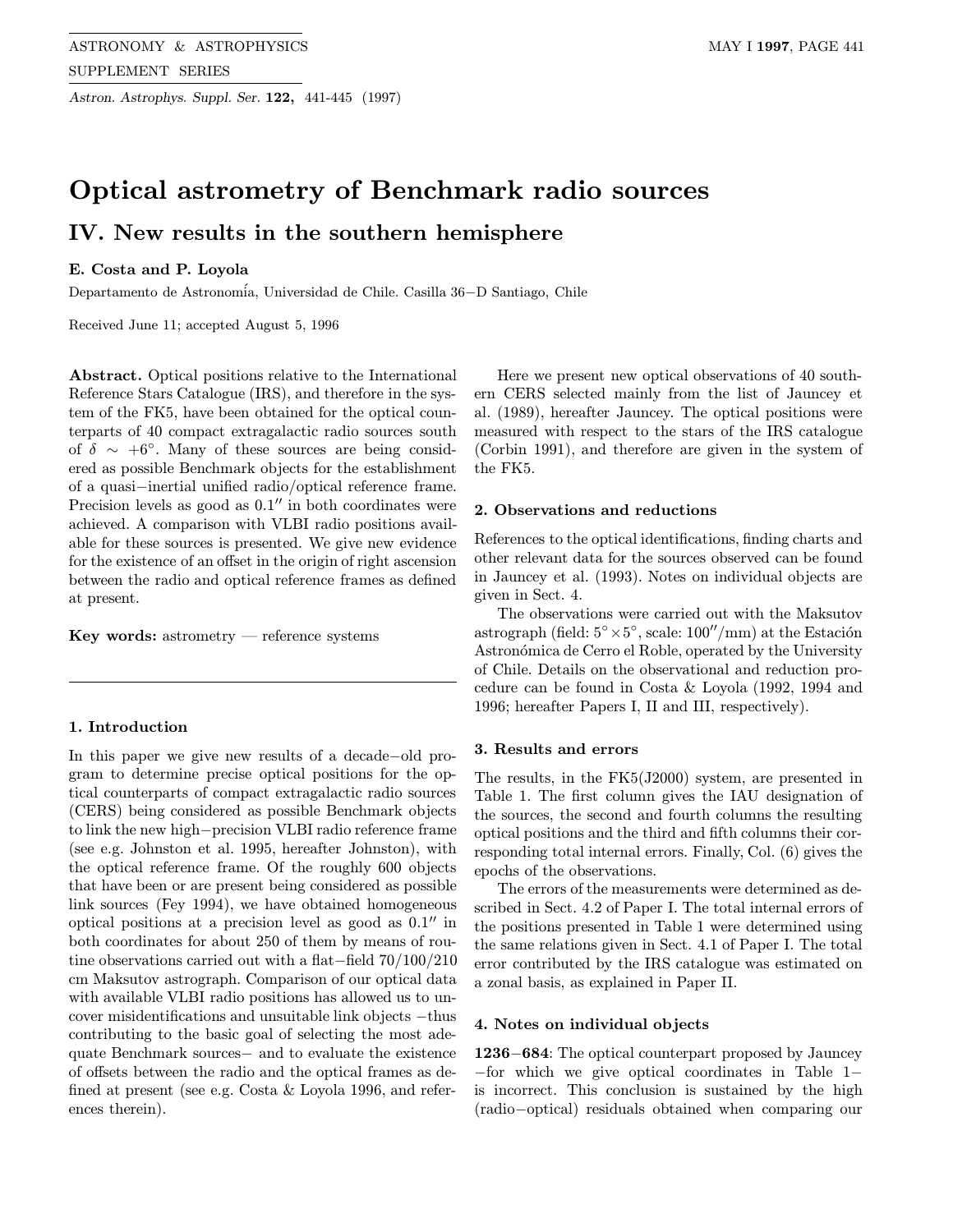N



Fig. 1. Finding chart for 1236 − 684. Chart is 9 arcmin on a side. See Sect. 4 for details

optical position for this object with the VLBI radio position given by Johnston (see Table 2). As illustrated by Fig. 1, which shows more or less precisely the position of the radio source, the object proposed by Jauncey lies well offset to the NE of the radio source. At the limit of our plates ( $B \approx 20.5$ ), no faint alternative counterpart is seen. The finding chart and the radio source position identification were obtained using standard IRAF procedures from a digitized image extracted from the Digitized Sky Survey (DSS), produced by the Space Telescope Science Institute. The scan used is based on a 4 min. exposure visual plate taken with the UK Schmidt telescope. The unfortunate fact that this scan is based on a shallow "supplemental" plate of the UK Schmidt southern sky survey plate collection, prevented us from examining the possible existence of a very faint alternative optical counterpart, at a magnitude level of  $B \approx 22.5$  (which is the approximate limiting magnitude of the "standard" deep blue UK Schmidt survey plates).

2052−474: The finding chart for this object published by Jauncey is incorrect. A correct identification for the

optical counterpart of this source can be found in Murdoch et al. (1984).

2314−409: Identification of the optical counterpart of this source is claimed by Jauncey, but no finding chart has been published. In Fig. 2 we present a tentative optical counterpart for this source, whose coordinates are given in Table 1. The finding chart and the optical identification were obtained, as explained for Fig. 1, from a DSS scan based on a 60 min. exposure UK Schmidt blue plate.

#### 5. Comparison with other data and discussion

Table 2 gives the differences in the FK5(J2000) system with the VLBI radio positions published by Johnston, in the sense radio minus this work (CL). With the exception of the source 1236 − 684 (see previous section), the comparison shows a good overall agreement, consistent with the declared precision of the results being compared. Two other sources  $(0454-463$  and  $2314+038$ ) for which we give an optical position in Table 1, have been declared unsuccessfully observed by Johnston. As might be expected, a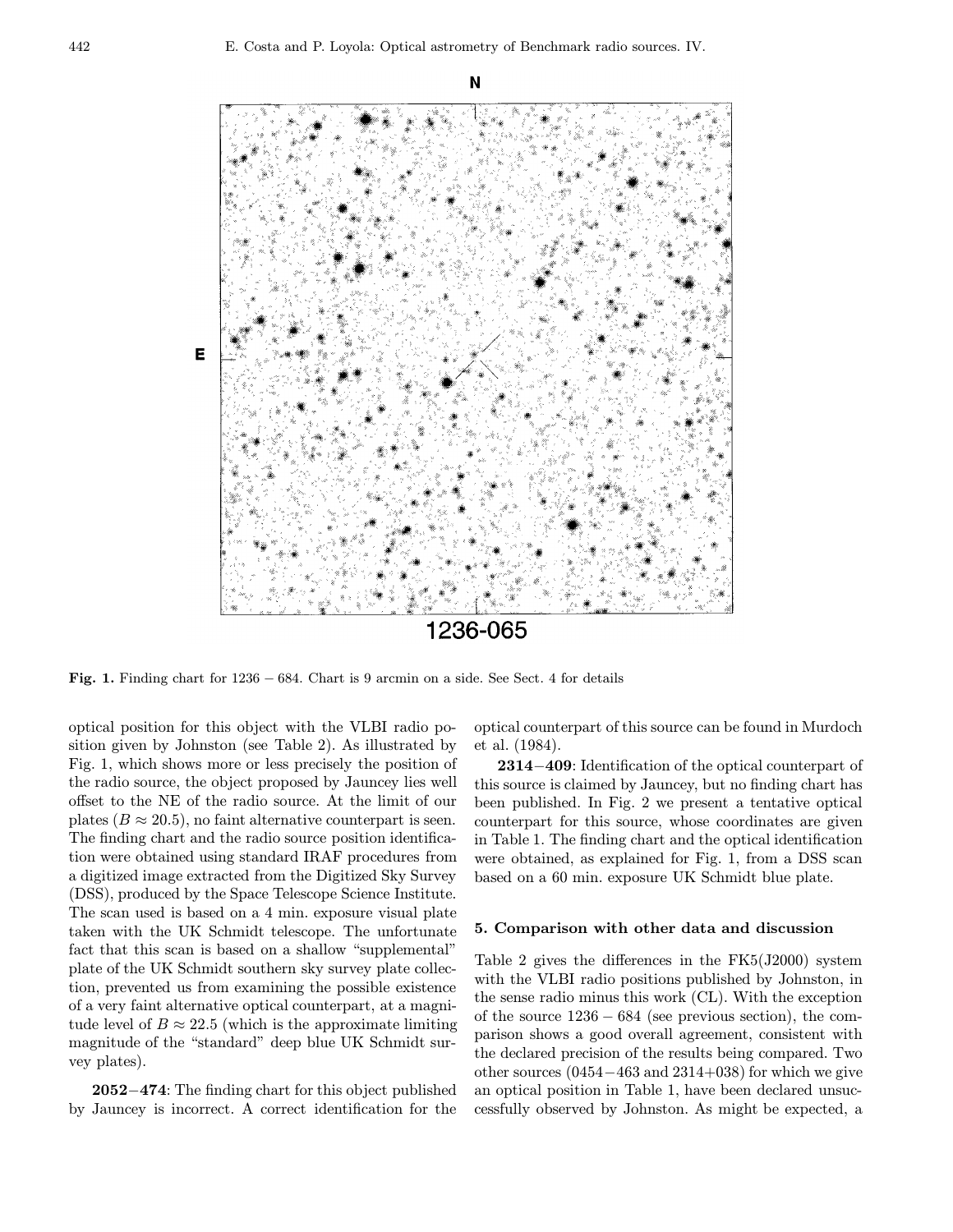Table 1. Optical positions in the FK5 system of 40 compact extragalactic radio sources

| (1)                | (2)                   | (3)                              | (4)                                      | (5)                 | (6)               |
|--------------------|-----------------------|----------------------------------|------------------------------------------|---------------------|-------------------|
| IAU<br>Designation | $\alpha$ (J2000.0)    | $\epsilon_{\alpha}$ cos $\delta$ | $\delta$ (J2000.0)                       | $\epsilon_{\delta}$ | Plate<br>$E$ poch |
|                    | $\mathbf h$<br>m<br>S | $+$ "                            | $\circ$<br>$\prime$<br>$^{\prime\prime}$ | $+''$               |                   |
| $0019 + 058$       | 00 22 32.402          | 0.11                             | $+060803.93$                             | 0.10                | 89.11.23          |
| $0034 - 014$       | 00 37 04.151          | 0.16                             | $-010908.11$                             | 0.11                | 93.11.08          |
| $0035 - 024$       | 00 38 20.516          | 0.09                             | $-020740.72$                             | 0.10                | 93.10.07          |
| $0131 - 522$       | 01 33 05.800          | 0.13                             | $-520003.93$                             | 0.10                | 92.11.17          |
| $0219 - 637$       | 02 20 54.202          | 0.17                             | $-63$ 30 19.07                           | 0.10                | 93.11.09          |
| $0332 - 403$       | 03 34 13.638          | 0.12                             | $-400825.44$                             | 0.11                | 94.01.04          |
| $0355 - 483$       | 03 57 21.936          | 0.28                             | $-48$ 12 15.13                           | 0.09                | 93.01.17          |
| $0454 + 039$       | 04 58 47.167          | 0.11                             | $+03$ 47 52.43                           | 0.09                | 93.01.15          |
| 0454-463           | 04 55 50.799          | 0.13                             | $-46$ 15 59.00                           | 0.13                | 93.01.16          |
| $0521 - 262$       | 05 23 18.470          | 0.15                             | $-26$ 14 09.52                           | 0.09                | 93.01.18          |
| $0537 - 158$       | 05 39 32.018          | 0.08                             | $-155030.23$                             | 0.13                | 93.01.16          |
| $0622 - 441$       | 06 23 31.791          | 0.10                             | $-44$ 13 02.62                           | 0.13                | 93.01.15          |
| $1202 - 262$       | 12 05 33.254          | 0.13                             | $-263404.15$                             | 0.12                | 93.06.18          |
| $1206 - 399$       | 12 09 35.247          | 0.13                             | $-40$ 16 13.31                           | 0.12                | 92.05.02          |
| $1236 - 684$       | 12 39 47.047          | 0.20                             | $-68$ 45 29.28                           | 0.12                | 93.06.15          |
| $1351 + 021$       | 13 53 51.590          | 0.09                             | $+015153.27$                             | 0.09                | 93.06.18          |
| 1509+022           | 15 12 15.745          | 0.08                             | $+02$ 03 17.01                           | 0.11                | 93.06.15          |
| 1549-790           | 15 56 58.983          | 0.30                             | $-79$ 14 04.14                           | 0.11                | 93.06.16          |
| $1602 - 001$       | 16 04 56.142          | 0.12                             | $-00$ 19 06.85                           | 0.12                | 93.06.14          |
| $1603 + 001$       | 16 06 12.702          | 0.13                             | $+00$ 00 26.99                           | 0.11                | 93.06.15          |
| $1718 - 649$       | 17 23 40.937          | 0.18                             | $-650036.47$                             | 0.17                | 93.06.14          |
| $1733 - 565$       | 17 37 35.773          | 0.15                             | $-563403.27$                             | 0.13                | 93.06.17          |
| $1823 - 455$       | 18 27 10.246          | 0.13                             | $-45309.50$                              | 0.16                | 93.06.17          |
| $1831 - 711$       | 18 37 28.706          | 0.29                             | $-710843.36$                             | 0.10                | 93.07.12          |
| $1852 - 534$       | 18 57 00.441          | 0.14                             | $-532500.40$                             | 0.12                | 93.07.12          |
| $1929 - 457$       | 19 32 44.885          | 0.12                             | $-453637.94$                             | 0.09                | 93.07.20          |
| $2004 - 447$       | 20 07 57.084          | 0.13                             | $-44$ 34 46.85                           | 0.16                | 93.07.12          |
| $2022 - 702$       | 20 27 24.608          | 0.20                             | $-700717.15$                             | 0.09                | 92.09.24          |
| $2052 - 474$       | 20 56 16.376          | 0.15                             | $-47$ 14 47.52                           | 0.13                | 92.09.25          |
| $2058 - 425$       | 21 01 59.127          | 0.11                             | $-42$ 19 16.66                           | 0.10                | 93.09.11          |
| $2105 - 489$       | 21 08 50.768          | 0.12                             | $-48$ 46 21.57                           | 0.09                | 93.09.12          |
| $2205 - 636$       | 22 08 47.322          | 0.13                             | $-632547.16$                             | 0.10                | 92.09.25          |
| $2217 + 018$       | 22 20 30.771          | 0.09                             | $+02$ 04 53.34                           | 0.11                | 93.09.11          |
| 2314-409           | 23 16 46.937          | 0.15                             | $-40$ 41 21.27                           | 0.16                | 92.09.26          |
| $2324 + 038$       | 23 16 35.232          | 0.10                             | $+04$ 05 18.06                           | 0.09                | 93.09.12          |
| $2324 - 023$       | 23 26 53.804          | 0.10                             | $-02$ 02 14.14                           | 0.09                | 93.09.11          |
| $2327 - 459$       | 23 30 37.665          | 0.09                             | $-453958.01$                             | 0.08                | 93.11.09          |
| $2332 - 017$       | 23 35 20.386          | 0.11                             | $-01$ 31 10.04                           | 0.11                | 93.11.10          |
| $2351 - 006$       | 23 54 09.180          | 0.08                             | $-00$ 19 48.11                           | 0.11                | 93.10.07          |
| $2352 - 455$       | 23 55 28.785          | 0.11                             | $-45$ 13 25.49                           | 0.11                | 93.10.06          |
|                    |                       |                                  |                                          |                     |                   |

comparison of their a−priori radio positions given in the NRL/USNO radio/optical survey working list (Fey 1994) with our optical data gives very high residuals, and therefore were not included in Table 2. For both objects optical positions have been obtained by Jauncey, in the FK4 system. In the case of 0454 − 463 the optical position given by Jauncey (transformed to the FK5, J2000 system) is in good agreement with ours. As pointed out by Johnston, the radio counterpart was apparently correlated at the wrong position. As for 2314+038, our optical position is not consistent with Jauncey's.

Combining the results presented in Table 2 with analogous results published in Papers II and III of our series, a comparison subset of 45 objects with the VLBI positions given by Johnston is obtained. After the omission of the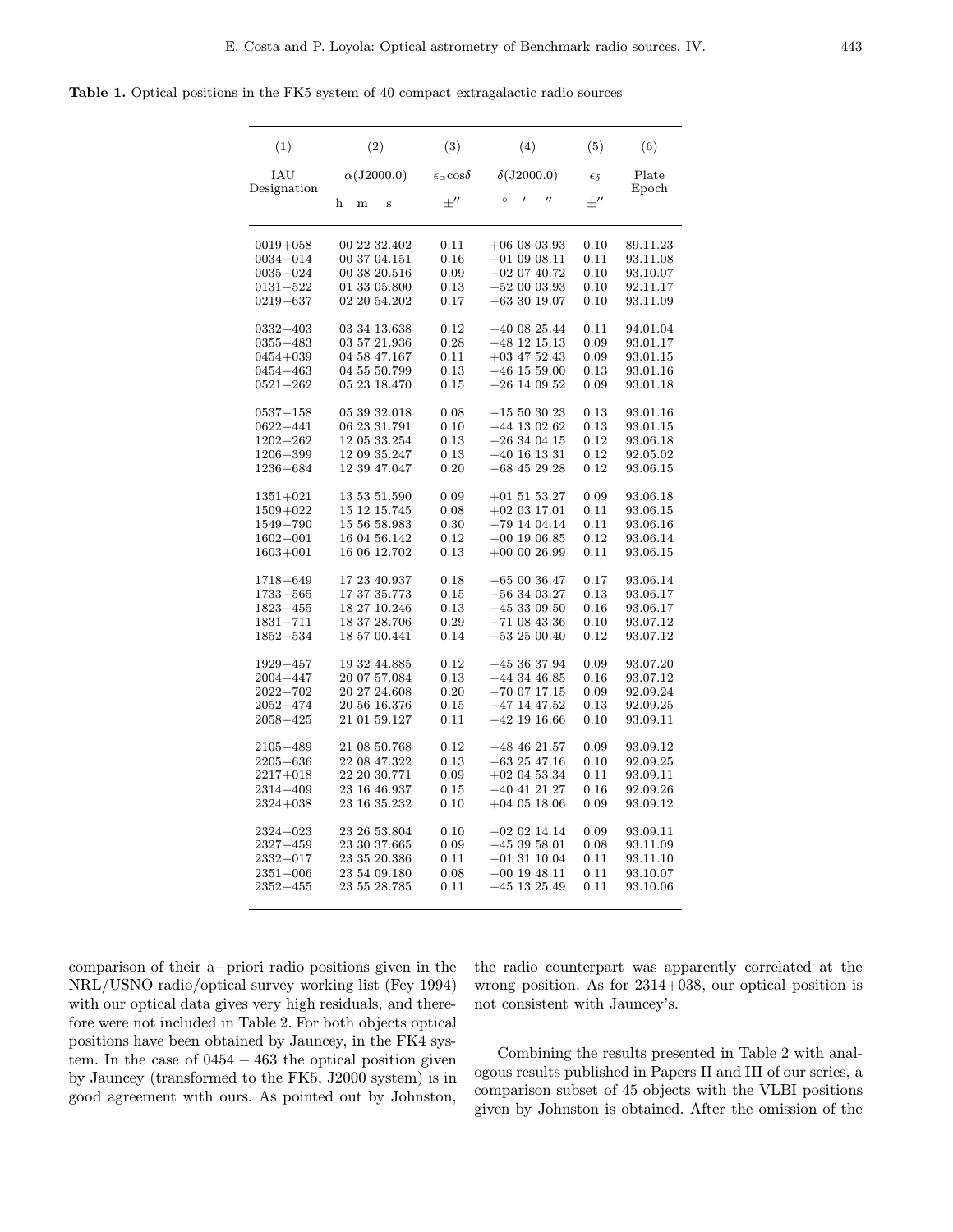



Fig. 2. Finding chart for  $2314 - 409$ . Chart is 9 arcmin on a side. See Sect. 4 for details

Table 2. Comparison in the FK5 system with the VLBI radio positions given by Johnston et al. (1996)

| <b>IAU</b><br>Designation                                                                                                                                                                                                    | $(Radio - CL)$<br>$\Delta\alpha$ cos $\delta$<br>$^{\prime\prime}$                                                                                     | Δδ<br>$^{\prime\prime}$                                                                                                                                |
|------------------------------------------------------------------------------------------------------------------------------------------------------------------------------------------------------------------------------|--------------------------------------------------------------------------------------------------------------------------------------------------------|--------------------------------------------------------------------------------------------------------------------------------------------------------|
| $0019 + 058$<br>$0131 - 522$<br>$0332 - 403$<br>$0355 - 483$<br>$0537 - 158$<br>$0622 - 441$<br>$1206 - 399$<br>$1236 - 684$<br>$1549 - 790$<br>$1718 - 649$<br>$1733 - 565$<br>$1831 - 711$<br>$2052 - 474$<br>$2058 - 425$ | $+0.58$<br>$-0.35$<br>$+0.19$<br>$-0.18$<br>$-0.11$<br>$-0.05$<br>$-0.04$<br>$-2.15$<br>$-0.32$<br>$+0.59$<br>$-0.02$<br>$+0.04$<br>$-0.16$<br>$-0.14$ | $+0.34$<br>$-0.02$<br>$+0.04$<br>$-0.03$<br>$-0.09$<br>$+0.08$<br>$+0.21$<br>$-1.61$<br>$-0.14$<br>$-0.15$<br>$+0.11$<br>$-0.19$<br>$-0.11$<br>$+0.50$ |
| Mean residual<br>Sigma<br>Standard error<br>$N^{\circ}$ of common objects                                                                                                                                                    | $+0.002$<br>0.29<br>0.08                                                                                                                               | $+0.04$<br>0.21<br>0.06<br>13                                                                                                                          |

sources  $1116+128$  and  $1236-684$ , which have (radio – CL) residuals more than 3 times the standard deviation of the average residuals of the subset, the following statistics are obtained:

$$
\overline{\Delta \alpha \cos \delta} = -0.11'' \qquad \overline{\Delta \delta} = 0.02''
$$
  
\n
$$
\sigma(\overline{\Delta \alpha \cos \delta}) = 0.34'' \qquad \sigma(\overline{\Delta \delta}) = 0.27'' \qquad n = 43
$$
  
\n
$$
\epsilon(\overline{\Delta \alpha \cos \delta}) = 0.05'' \qquad \epsilon(\overline{\Delta \delta}) = 0.04''.
$$

The  $\Delta \alpha$ cos $\delta$  and  $\Delta \delta$  (radio – CL) residuals for the 43 sources are plotted as a function of the coordinates in Figs. 3a-d. Quick inspection of Figs. 3a and 3b, which illustrate the dependence of  $\Delta \alpha \cos \delta$  on both coordinates, shows the existence of a general deviation in RA between the radio reference frame, represented by the VLBI radio system established by Johnston, and the optical reference frame represented by our optical positions of CERS referred to the FK5 system through the intermediary of the IRS catalogue. This result confirms what was reported in Paper III on the basis of a smaller subset of comparison objects.

Our result is consistent with recent results by Argyle et al. (1996), hereafter Argyle who, based on optical observations of CERS and radio stars measured in the system defined by the annual series of Carlsberg Meridian Catalogues, also report the existence of a similar deviation in RA ( $\sim 0.1''$  south of the equator) between the VLBI frame and the optical frame of the FK5 implicit in the Carlsberg system.

As shown by Argyle, roughly half of this deviation is attributable to an offset in the origin of RA between the radio and optical reference frames, the remnant probably being intrinsec to the Carlsberg system itself. Although with the precision of our data, and the small subset of comparison sources available, it is not possible in our case to disentangle the contributions to the general deviation in RA found by us, it is reasonable to suppose that it is also due in part to the existence of an offset in the origin of RA between the radio and optical frames as defined at present.

On the contrary to what is reported by Argyle, we do not find evidence for a general deviation in declination between the radio and optical frames. As shown by Figs. 3c and 3d, which ilustrate the dependence of  $\delta$  on both coordinates, the only obvious effect is a local deviation in the  $-45^\circ$  to  $-80^\circ$  zone seen in the relation  $\Delta\delta$  vs.  $\delta$ .

Acknowledgements. We are indebted to Cerro Tololo Interamerican Observatory for donating the plate material that made possible the continuation of our survey. We are also indebted to Prof. C. Anguita for his interesting comments, and to M. Wishnjewski for carefully measuring many sets of plates. This work was partially financed by the Fondo Nacional